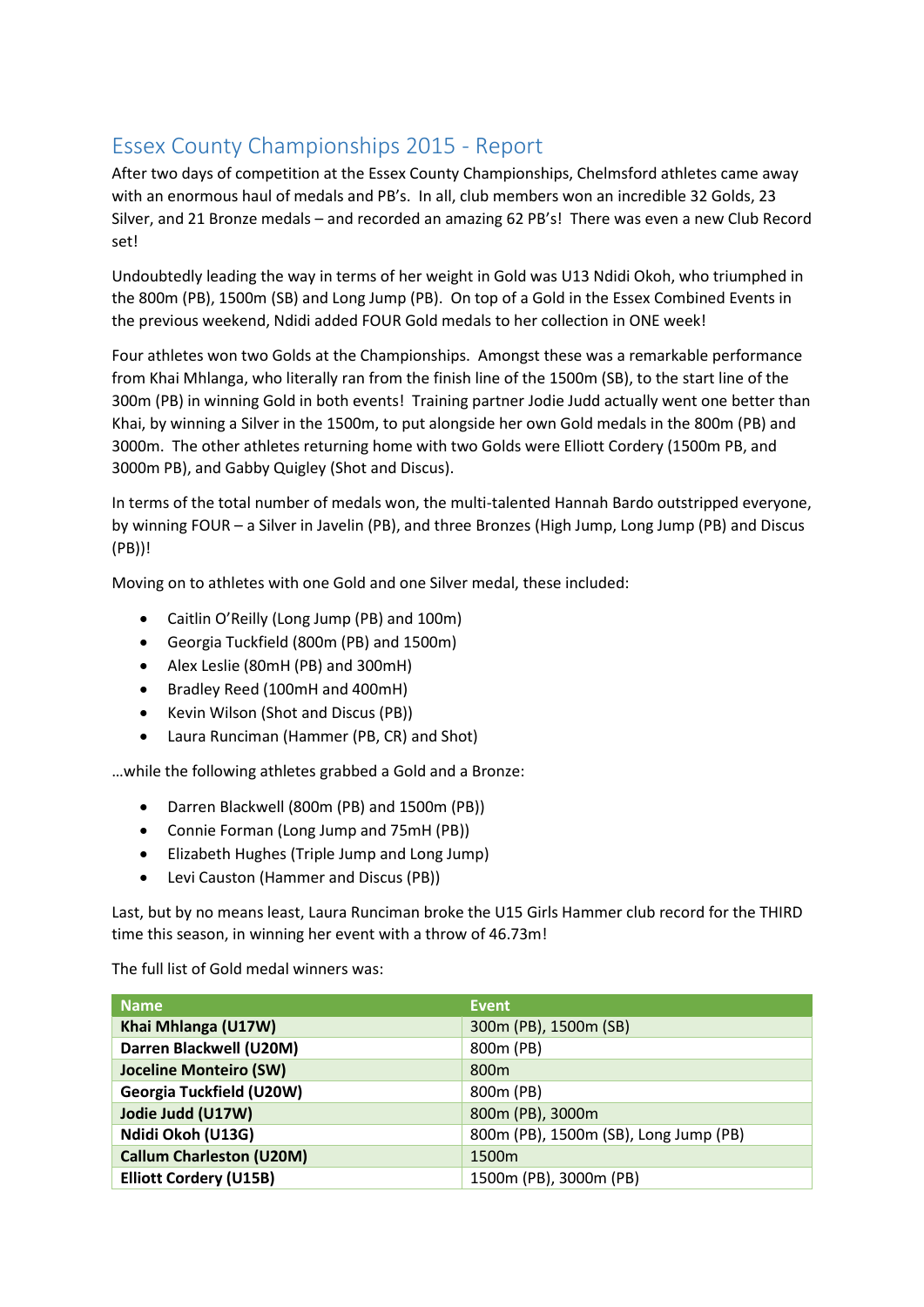| <b>Madeline Henderson (U20W)</b> | 3000m (PB)       |
|----------------------------------|------------------|
| Alex Leslie (U17W)               | 80mH (PB)        |
| <b>Bradley Reed (SM)</b>         | 110mH            |
| Chay Clark (U20W)                | 400mH            |
| <b>James Murrell (U20M)</b>      | High Jump        |
| John Boyle (U15B)                | High Jump        |
| <b>Seb Clatworthy (U13B)</b>     | High Jump        |
| <b>Charlotte Boyle (U17W)</b>    | High Jump        |
| <b>James Allway (U20M)</b>       | Pole Vault (PB)  |
| Caitlin Boyle (U17W)             | Pole Vault       |
| <b>Jade Harding (U20W)</b>       | Long Jump        |
| Caitlin O'Reilly (U17W)          | Long Jump (PB)   |
| <b>Connie Forman (U15G)</b>      | Long Jump        |
| Elizabeth Hughes (U17W)          | Triple Jump      |
| <b>Kevin Wilson (SM)</b>         | Shot             |
| <b>Gabby Quigley (U17W)</b>      | Shot, Discus     |
| Levi Causton (U17M)              | Hammer           |
| Laura Runciman (U15G)            | Hammer (PB) (CR) |

Silver medal winners were:

| <b>Name</b>                     | <b>Event</b>       |
|---------------------------------|--------------------|
| Caitlin O'Reilly (U17W)         | 100m               |
| Caroline Hill (SW)              | 400m               |
| Erin Minton-Branfoot (U20W)     | 400m               |
| Emma Perks (U17W)               | 800 <sub>m</sub>   |
| Martha Smith (U13G)             | 800m, 1500m (PB)   |
| <b>Mark Woodley (SM)</b>        | 1500m              |
| <b>Georgia Tuckfield (U20W)</b> | 1500m              |
| Jodie Judd (U17W)               | 1500m              |
| <b>Hayley Pegg (SW)</b>         | 3000m, 5000m       |
| Alex Leslie (U17W)              | 300mH              |
| <b>Bradley Reed (SM)</b>        | 400mH              |
| <b>Rhys Collings (U20M)</b>     | 400mH              |
| Henry Wood (U15B)               | <b>High Jump</b>   |
| Hannah Badger (U17W)            | High Jump (PB)     |
| Fluke Ladphanna (U17M)          | <b>Triple Jump</b> |
| Victor Adebiyi (U17M)           | Shot               |
| Laura Runciman (U15G)           | Shot               |
| Kevin Wilson (SM)               | Discus (PB)        |
| <b>Alex Reynolds (U17M)</b>     | <b>Discus</b>      |
| <b>Shirley Quinn (V60)</b>      | <b>Discus</b>      |
| Hannah Bardo (U13G)             | Javelin (PB)       |

Bronze medal winners were:

| l Name                          | Event |
|---------------------------------|-------|
| <b>Nathaniel Sherger (U17M)</b> | 100m  |
| Erin Minton-Branfoot (U20W)     | 200m  |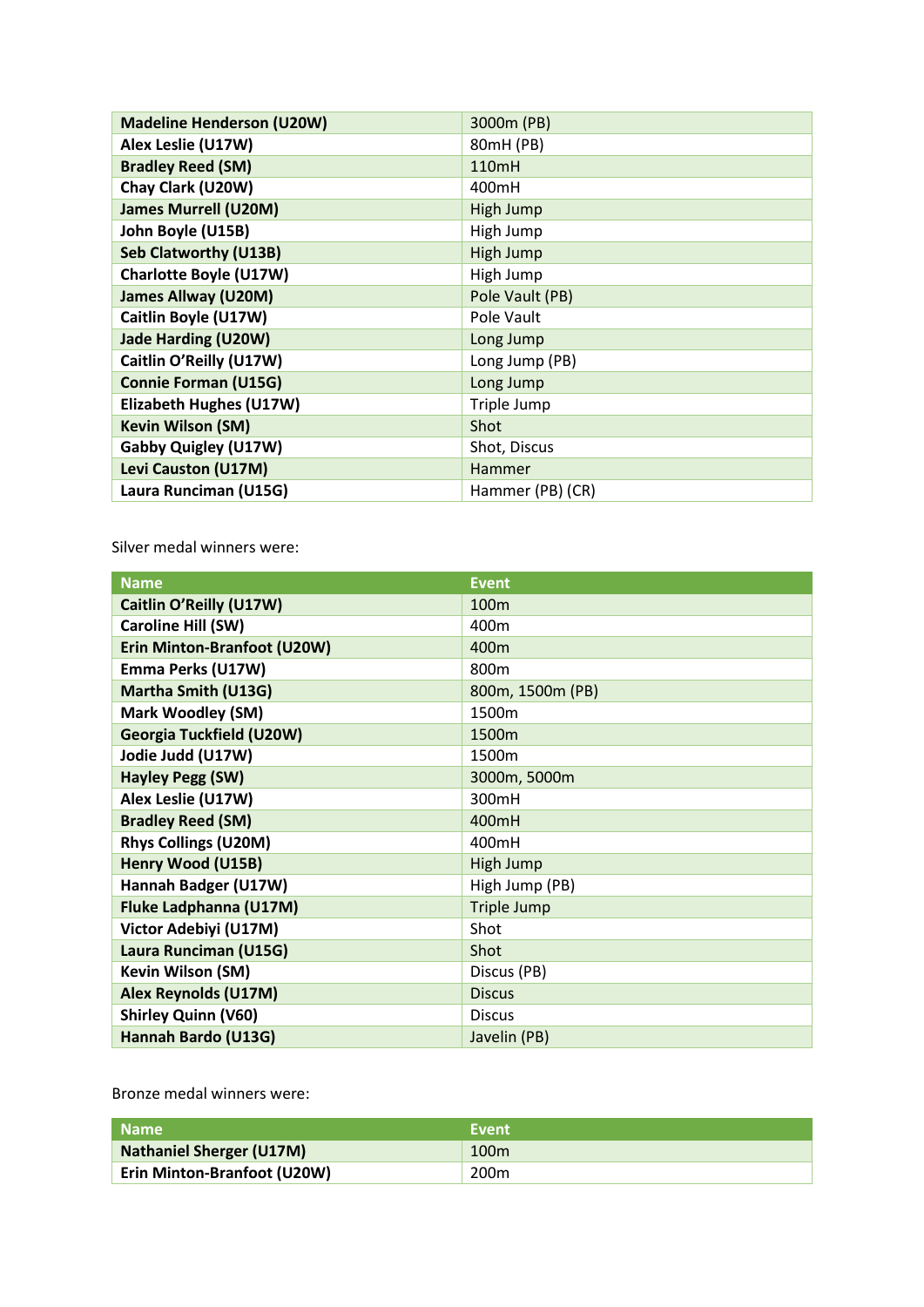| <b>Sam Rawlinson (U15B)</b>    | 300m (PB)                              |
|--------------------------------|----------------------------------------|
| Tara Lewis (U17W)              | 300m (PB)                              |
| <b>Mark Woodley (SM)</b>       | 800m                                   |
| <b>Rachel Broome (U17W)</b>    | 800 <sub>m</sub>                       |
| <b>Georgia Tombs (U13G)</b>    | 800m, 1500m (PB)                       |
| Darren Blackwell (U20M)        | 1500m (PB)                             |
| <b>Connie Forman (U15G)</b>    | 75mH (PB)                              |
| <b>Rhys Collings (U20M)</b>    | 110mH                                  |
| <b>Thomas Hewes</b>            | High Jump                              |
| Hannah Bardo (U13G)            | High Jump, Long Jump (PB), Discus (PB) |
| <b>Fluke Ladphanna (U17M)</b>  | Long Jump (PB)                         |
| <b>Elizabeth Hughes (U17W)</b> | Long Jump                              |
| Geoff Tyler (V65)              | Shot                                   |
| Levi Causton (U17M)            | Discus (PB)                            |
| <b>Alex Reynolds (U17M)</b>    | <b>Hammer</b>                          |
| <b>Rebecxa Healy (SW)</b>      | Hammer                                 |

## **Other PB's**

- $\bullet$  Sean Donovan (U13B) 100m, 75mH
- Arthur Day (U13B)  $100m$
- Alisha Hayes (U17W) 100m
- Amber Whitehorne (U13G) 100m
- $\bullet$  Ben Kirwin (U15B) 200m, 800m, Shot
- $\bullet$  Tara Lewis (U17W) 200m
- Matthew Bruce (U15B) 300m
- $\bullet$  Emma Perks (U17W) 300m
- $\bullet$  Andrew Hill (U17M) 400m
- Jordan Denyer (U17M) 800m, 1500m
- Dom Clatworthy (U15B) 800m
- Hannah Smith (U15G) 800m
- Lucy Aitchison (U15G) 800m, 1500m
- Thea Smith (U15G) 800m
- $\bullet$  Rachel Dunn (U15G) 800m
- Hannah Bolton (U13G) 800m
- $\bullet$  Owen Thomas (U17M) 1500m, 3000m
- Megan Williams (U20W) 1500m
- Rachel Broome (U17W) 1500m
- Alice Bauckham (U15G) 1500m
- Faye Sweeting (U13G) 1500m
- $\bullet$  Evie Smith (U15G) 1500m
- Ndidi Okoh (U13G) 70mH
- Amelia Day (U15G) 75mH
- Georgia Ray (U17W) High Jump
- Aliya Hanson (U17W) Long Jump
- $\bullet$  Issy Beazley-Long (U15G) Long Jump
- Dominika Czekajlo (U13G) Long Jump